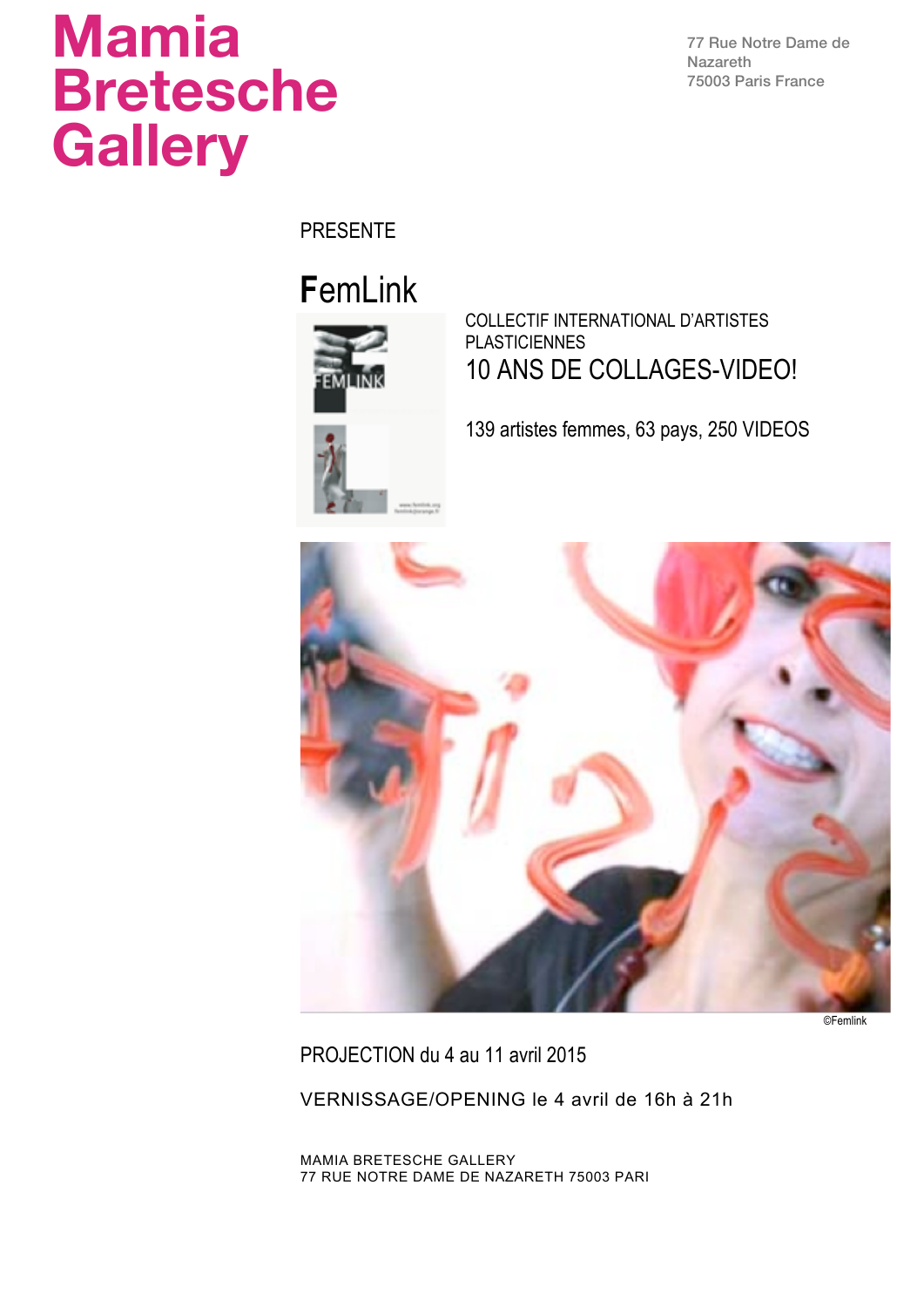$\bf C$ 'est en 2005 que la plasticienne Véronique Sapin a créé **l'**association Vadia (Video Art Development international Association) afin de soutenir les projets et les artistes en artvidéo, tel que le collectif FemLink qu'elle a co-fondé avec l'artiste américaine C. M. Judge, et dont elle est la curatrice. Depuis cette date, 139 artistes de 63 pays ont accepté de s'associer autour de la création d'oeuvres collectives appelées les "collages-vidéos". Dix "collages-vidéos" ont été réalisés ou sont en cours. Ils ont été présentés dans plus de *110 centresd'arts, Musées ou Festivals d'Art dans une trentaine de pays*.



## 1. PRINCIPE DES COLLAGES-VIDEO 1 vidéo / <sup>1</sup> artiste / <sup>1</sup> pays

Dans chaque pays, une artiste crée une œuvre-vidéo d'une durée comprise entre 1 et 2mn. qui vient s'ajouter à celles d'autres artistes **afin de constituer un «Collage-Vidéo»**

C'est une sorte de "chaine-vidéo" entre femmes artistes à travers le monde, autour d'un thème commun: Les thèmes traités jusqu'à présent:

FRAGILITE, RESISTANCE, PREOCCUPATION, MALE, WONDER, AGRESSION, VITAL, PROTEST, PORTRAIT, FEMALE.

*Les collages regroupent entre 25 et 34 artistes chacun.*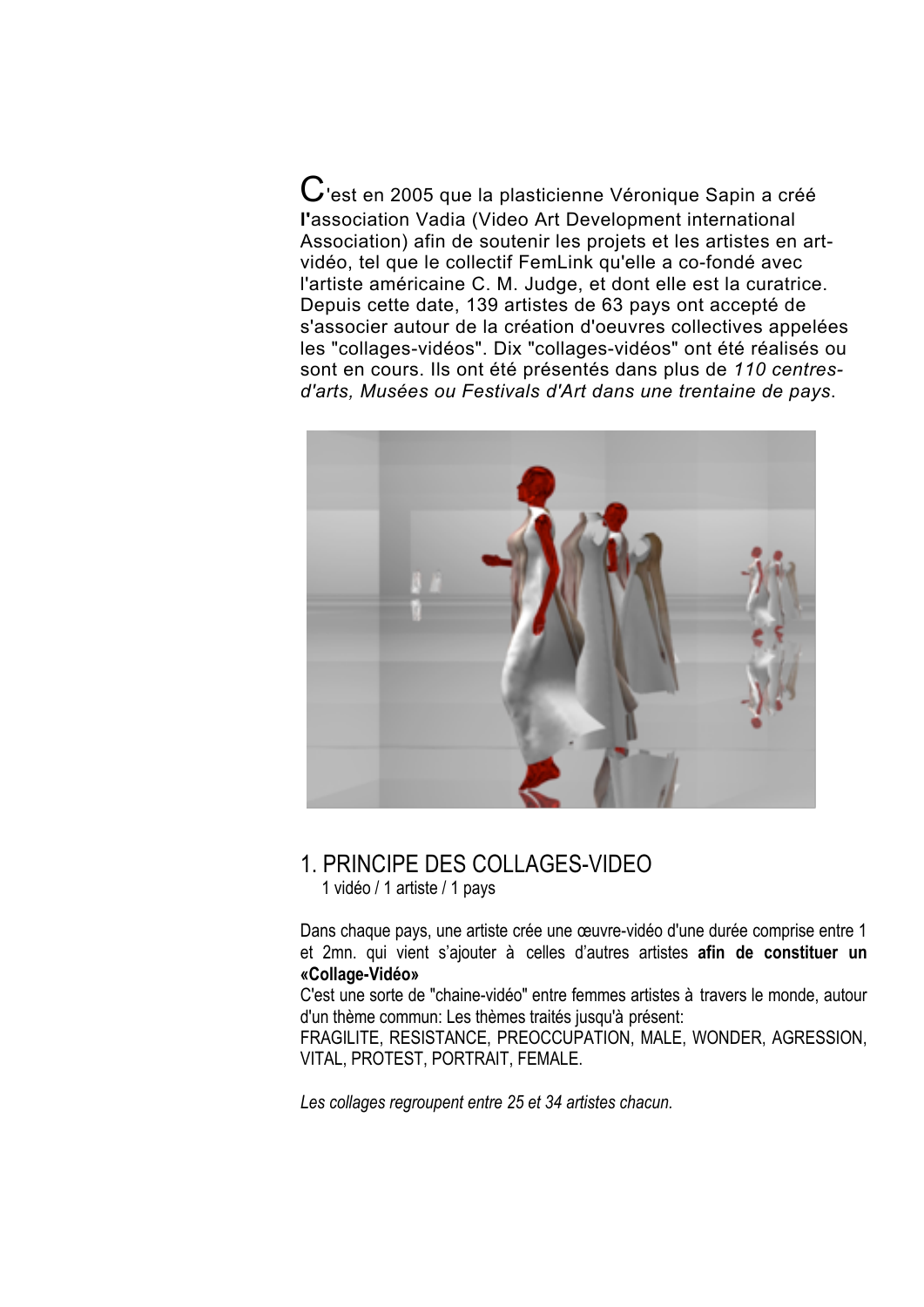### 2. OBJECTIFS DE FEMLINK

- Lutter contre l'ostracisme en créant des passerelles



Le souhait des artistes de FemLink:

Construire des passerelles à travers le monde en créant des transversalités entre les femmes artistes, c'est à dire des possibilités de communication directe entre les œuvres et les créatrices.

**-** Aider à la diffusion et à l'adhésion au principe d'égalité Hommes-Femmes

Pour aider le principe de l'égalité Hommes-Femmes à se répandre sur tous les continents, il est important de montrer le résultat du travail des femmes dans des domaines largement réservés aux hommes dans un grand nombre de pays. Les domaines de l'art et celui des nouvelles technologies s'associant dans le cas de FemLink, pour servir de porte-parole à cet objectif.

Femlink s'est constituée contre l'exclusion à la parole, pour que d'autres points de vue, d'autres façons d'approcher le monde soient provoqués avec des voix multiples comme autant d'expressions de l'altérité.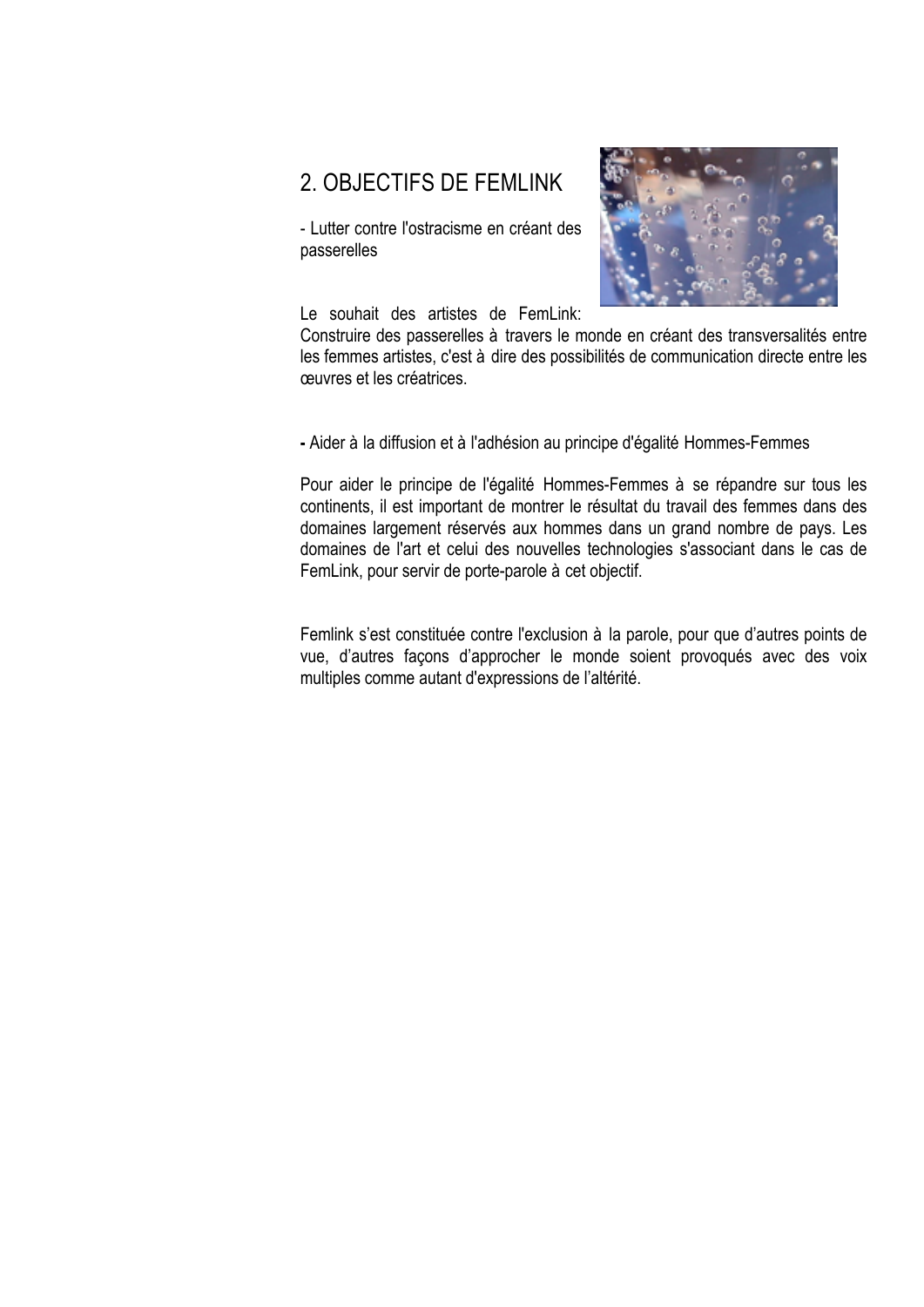

## 3 - LES ARTISTES QUI PARTICIPENT AUX OEUVRES COMMUNES DE FEMLINK

- Dilek Acay (Turkey)
- Yun Aiyoung (Korea)
- Samirah Alkassim (Palestinian Territories)
- Dalia Alkury (Jordania)
- Nirveda Alleck (Ile Maurice)
- Siti Almainnah binte Ab Majid (Singapore)
- Grimanesa Amoros (Peru)
- Claudia Aravena (Chile)
- Kinga Araya (Poland)
- Marta Ares (Argentina)
- Alessandra Arnò (Italy)
- Elena Arzuffi (Italy)
- Oreet Ashery (England)
- Lucy Azubuike (Nigeria)
- Sigrún Harardóttir (Iceland)
- Rachida Azdaou (Algeria)
- Brigida Baltar (Brazil)
- Itziar Barrio (Spain)
- Anna Barseghyan (Armenia)
- Petra Bauer (Sweden)
- Viviana Berco (Argentina)
- Vicky Betsou (Greece)
- Ana Bezelga (Portugal)
- Ruth Bianco (Malta)
- Mesrure Melis Bilgin (Turkey)
- Zoulikha Bouabdellah (Algeria)
- Ligia Bouton (Brazil)
- Van Breest Smallenburg (the Netherlands)
- Nancy Buchanan (USA)
- Vesna Bukovec (Slovenia)
- Antonella Bussanich (Italy)
- Isabel Carvalho (Portugal)
- Myritza Castillo (Puorto-Rico)
- Lilian Chizoba Pilaku (Nigeria)
- Félicité Codjo (Senegal)
- Esperanza Collado (Ireland)
- Xiuwen Cui (China)
- Giuliana Cuneaz (Italy)
- Cecilie Dahl (Norway)
- Lusine Datvian (Armenia)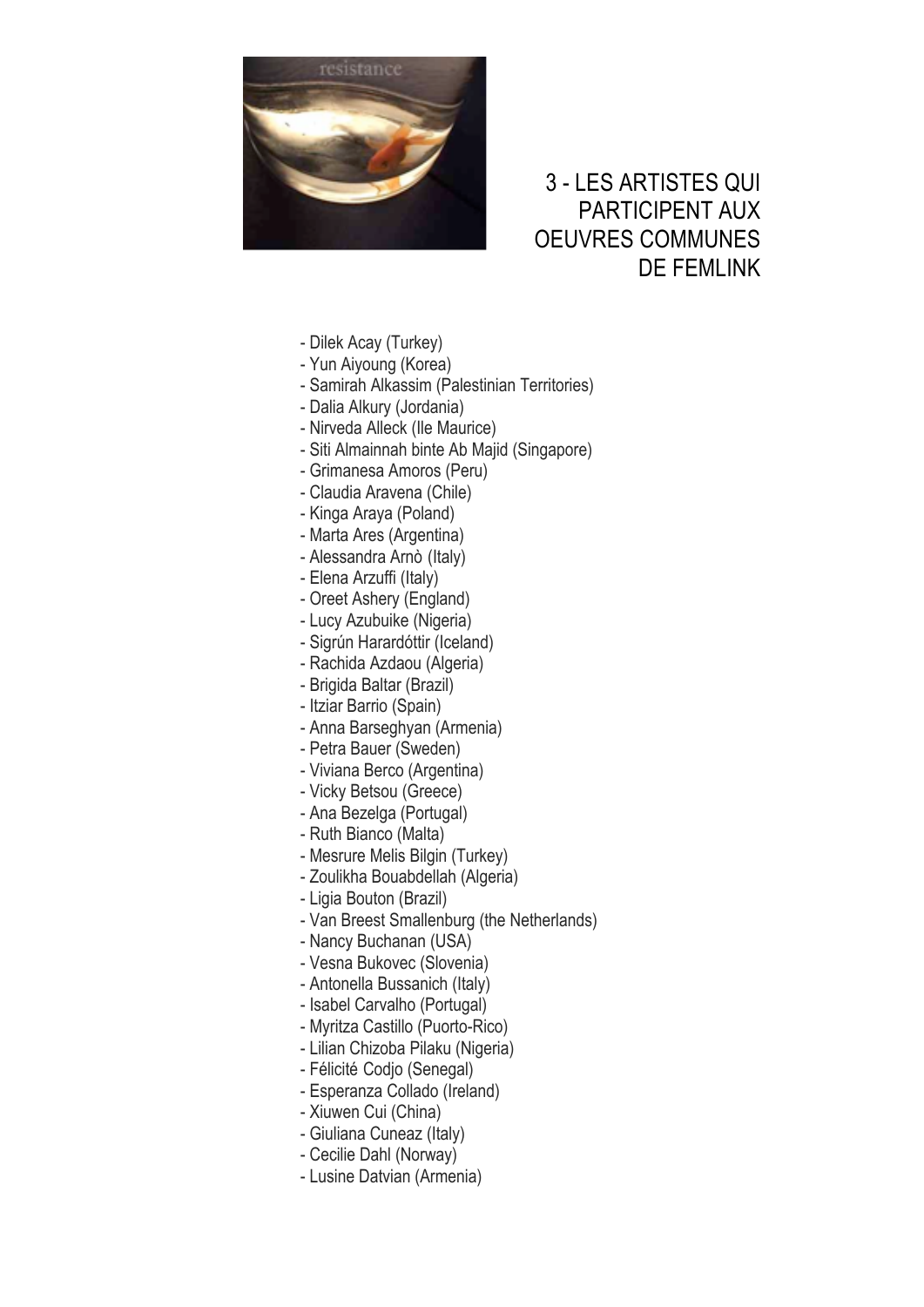- Alejandra Delgado (Bolivia)
- Evgenija Demnievska (Serbia)
- Natasha Dimitrievska (Macedonia)
- Maria Dominguez Alba (Spain)
- Mónica Dower (Mexico)
- Eva Drangsholt (Norway)
- Chantal du Pont (Canada)
- Katia Efimova (Russia)
- Amanda Egbe (UK)
- Élaine Frigon (Canada)
- Laura Garcia Hernandez (Mexico)
- Pélagie Gbaguidi (Benin)
- Aliaa El Gready (Egypt)
- Ana Grobler (Slovenia)
- Patricija Gilyte (Lithuania)
- Inas Hakki (Syria)
- Loes Heebink (The Netherlands)
- Hilda Hidalgo (Costa-Rica)
- Madelon Hooykaas (The Netherlands)
- Maki Horino (Japan)
- Sharon Horodi (Israel)
- Ana Husman (Croatia)
- Minoo Iran-Pour (Iran)
- Zuzanna Janin (Poland)
- Dorte Jelstrup (Denmark)
- Mouna Jemal Siala (Tunisie)
- Maria Rosa Jijon (Ecuador)
- Esther Johnson (England)
- C.M. Judge (Usa)
- Kirsten Justesen (Denmark)
- Cagdas Kahriman (Turkey)
- Alicja Karska and Aleksandra Went (Poland)
- Dagmar Kase (Estonia)
- Najmun Nahar Keya (Bangladesh)
- Eva Koch (Denmark)
- Raquel Kogan (Brazil)
- Sandra Kogut (Brazil)
- Tanja Koistila (Finland)
- Monika Kovacova (Slovakia)
- Alena Kupcikova (Czech Republic)
- Daniela Kostova (Bulgaria)
- Bill Kouélani (Congo Brazzaville)
- Jessica Lagunas (Nicaragua)
- Judith Lava (Austria)
- Yue Liang (China)
- Tayeba Begum Lipi (Bangladesh)
- Anna Malagrida (Spain)
- Sara Malinarich (Chile)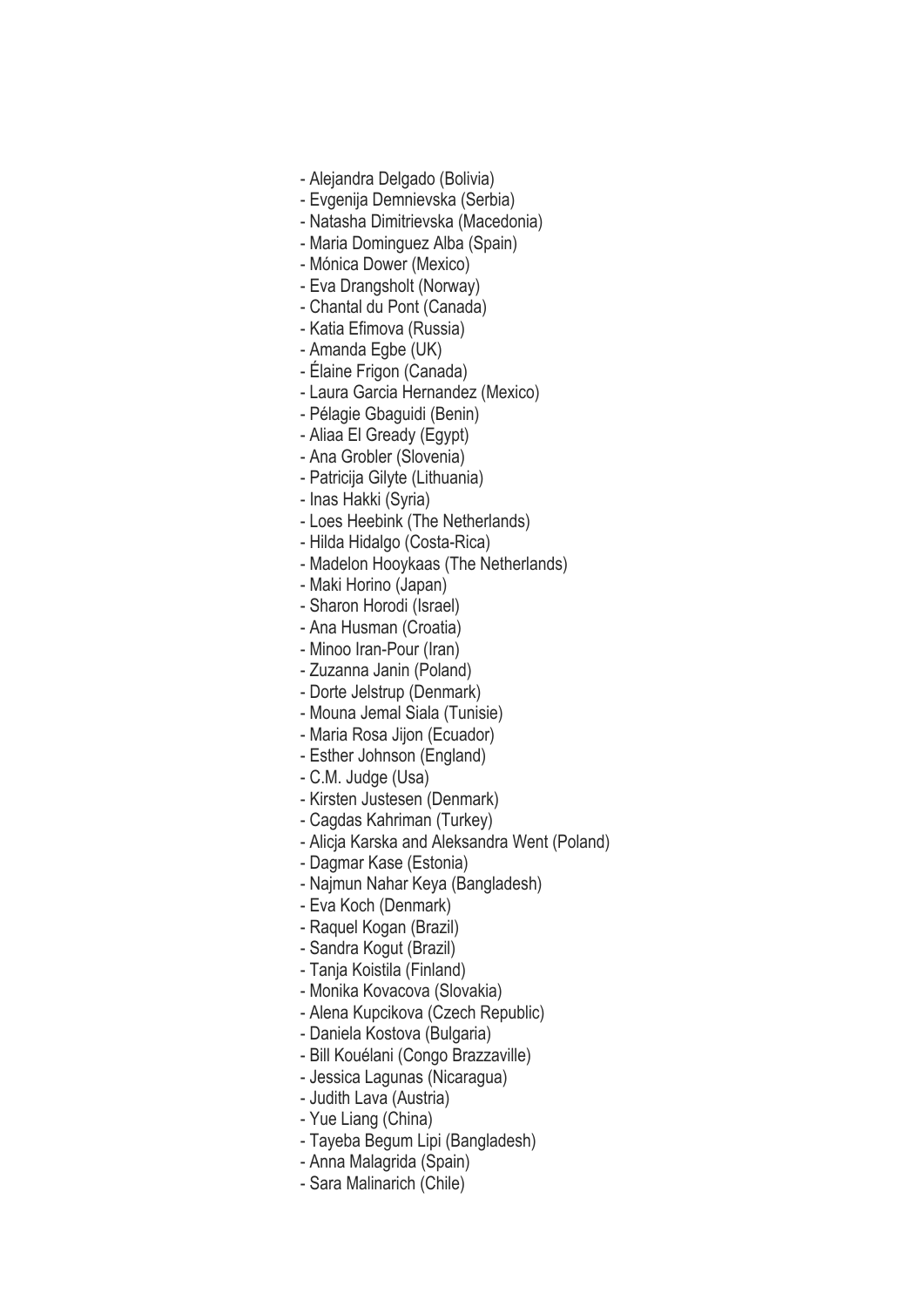- Rilene Marcopoulou (Greece)
- Helena Martin Franco (Colombia)
- Doris Mayer (Austria)
- Raya Mazigi (Lebanon)
- Fatima Mazmouz (Morocco)
- Victoria Melody (England)
- Jelena Miskovic (Serbia)
- Sabrina Montiel Soto (Venezuela)
- Sabine Mooibroek (the Netherlands)
- Vivian N. Limpin (Phillippines)
- Aki Nakazawa (Japan)
- Dorota Nieznalska (Poland)
- Katya Nikonorova (Kazakhstan)
- Rokhshad Nourdeh (Iran)
- Seema Nusrat (Pakistan)
- Hiroko Okada (Japan)
- Eva Olsson (Sweden)
- Maria Papacharalambous (Cyprus)
- Anne Penders (Belgium)
- Aine Philipps (Ireland)
- Ingrida Picukane (Latvia)
- Susana Pilar Delahante Matienzo (Cuba)
- Marilena Preda Sanc (Romania)
- Sudsiri Pui-Ock (Thailand)
- Kamila Richtrova (Czesch Republic)
- Angelika Rinnhofer (Germany)
- Camila Rodriguez Triana (Colombia)
- Rima Saab (Lebanon)
- Fiza Sams (Singapore)
- Amaranta Sánchez (Mexico)
- Larissa Sansour (Palestine)
- Véronique Sapin (France)
- Carolina Saquel (Chile)
- Alli Savolainen (Finland)
- Verena Schaukal (Germany)
- Luzia Simons (Brazil)
- Vouvoula Skoura (Greece)
- Nicoletta Stalder (Switzerland)
- Lea van Steen (Brazil)
- Sandra Sterle (Croatie)
- Evelin Stermitz (Austria)
- Klaudia Stoll (Germany)
- Ayesha Sultana (Bangladesh)
- Kai Syng Tan (Singapore)
- Beata Szechy (Hungaria)
- Prilla Tania (Indonesia)
- Graciela Taquini (Argentina)
- Anna Tivoli (Russia)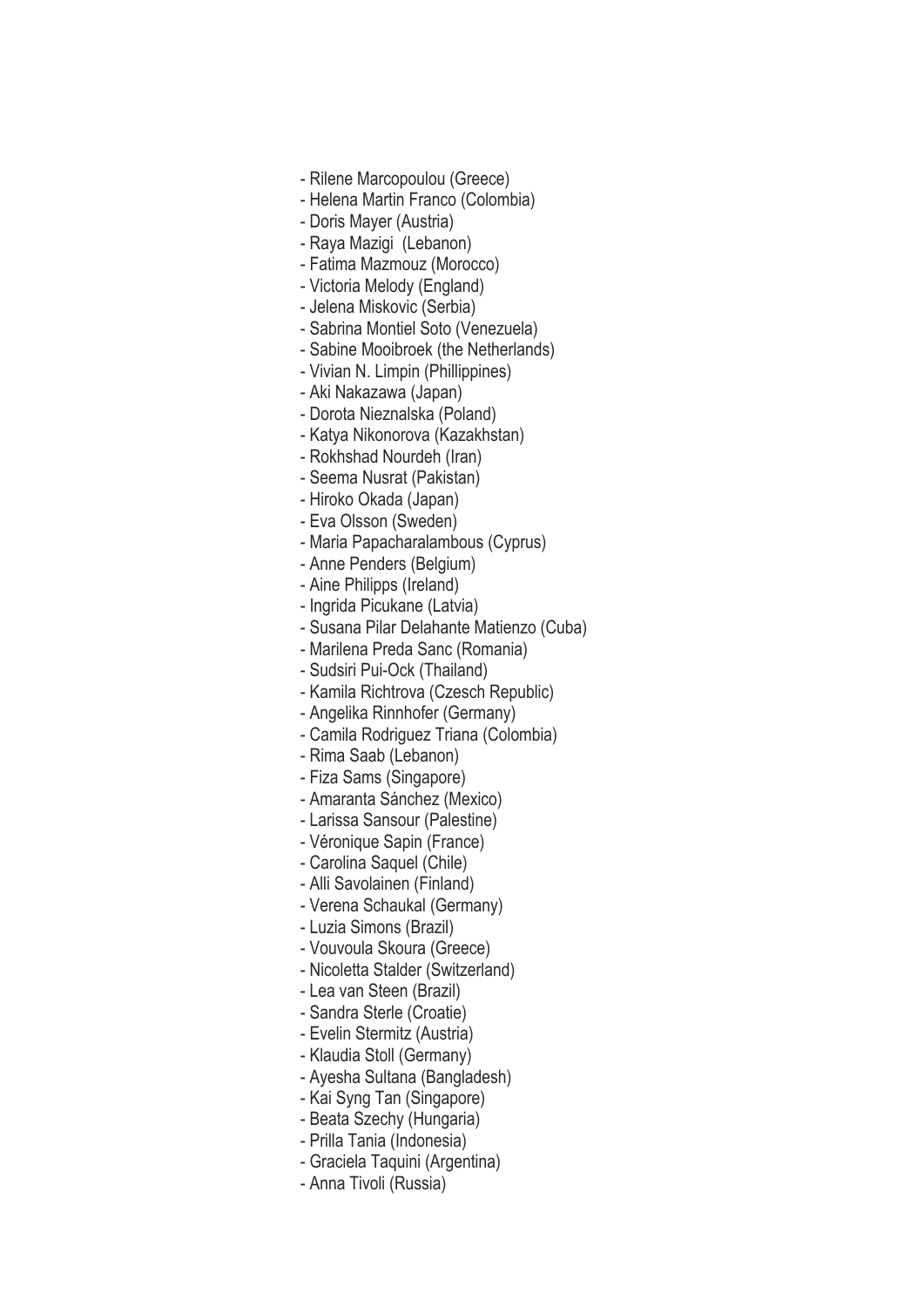- Cecilia Vignolo (Urugay)
- Cathy Vogan (Australia)
- Darshana Vora (India)
- Jacqueline Wachall (Germany)
- Bridget Walker (Australia)
- Liang Wei (China)
- Trixi Weiss (Luxembourg)
- Christie Widiarto (Australia)
- Diana Yun (Kazakstan)
- Amina Zoubir (Algeria)
- Sima Zureikat (Jordan)

### 4 - LISTE DES DIFFUSIONS DES OEUVRES DE FFMI INK

#### 2014

- Ecuador, Quito, Centro de Arte Contemporàneo
- USA, Worcester, Massachusetts ArtsWorcester
- Lithuania, Kaunas, Gallery POST, "Kaunas in Art"

- Italy, Abano, associazione Culturale Khorakhanè - "So Far, So Good"

- France, Paris, Mamia Bretesché Gallery - "Marais-Digital #2"

- USA, Worcester, Massachusetts - ArtsWorcester

- Ukraine, Kyiv International Short Film Festival

- Senegal, Dakar - Dak'Art - Biennale of contemporary Art - Institut **Francais** 

- USA, Denver, Colorado ART HERE
- Mauritius French Institut
- Slovenia, Ljubljana, Photon Gallery
- Czech Republic, Prague, Nod Art-Centre
- Ecuador, Quito, Centro de Arte Contemporàneo
- Slovenia, Mostovna, Gallery Tir
- Croatia, Split, Gallery of Fine Arts, international feminist exhibition
- Czech Republic, Prague, 5sGallery
- Italy, Milan, .BOX space

#### 2013

- Bulgaria, Plovdiv, Center for Contemporary Art

("Happiness/Pursuit of Happiness")

invited by Evelyna Kokoranova

- Bulgaria, Sofia International Paper Art Biennal invited by Daniela Todorova.

- France, Toulouse, Traverse Vidéo invited by Simone Dompeyre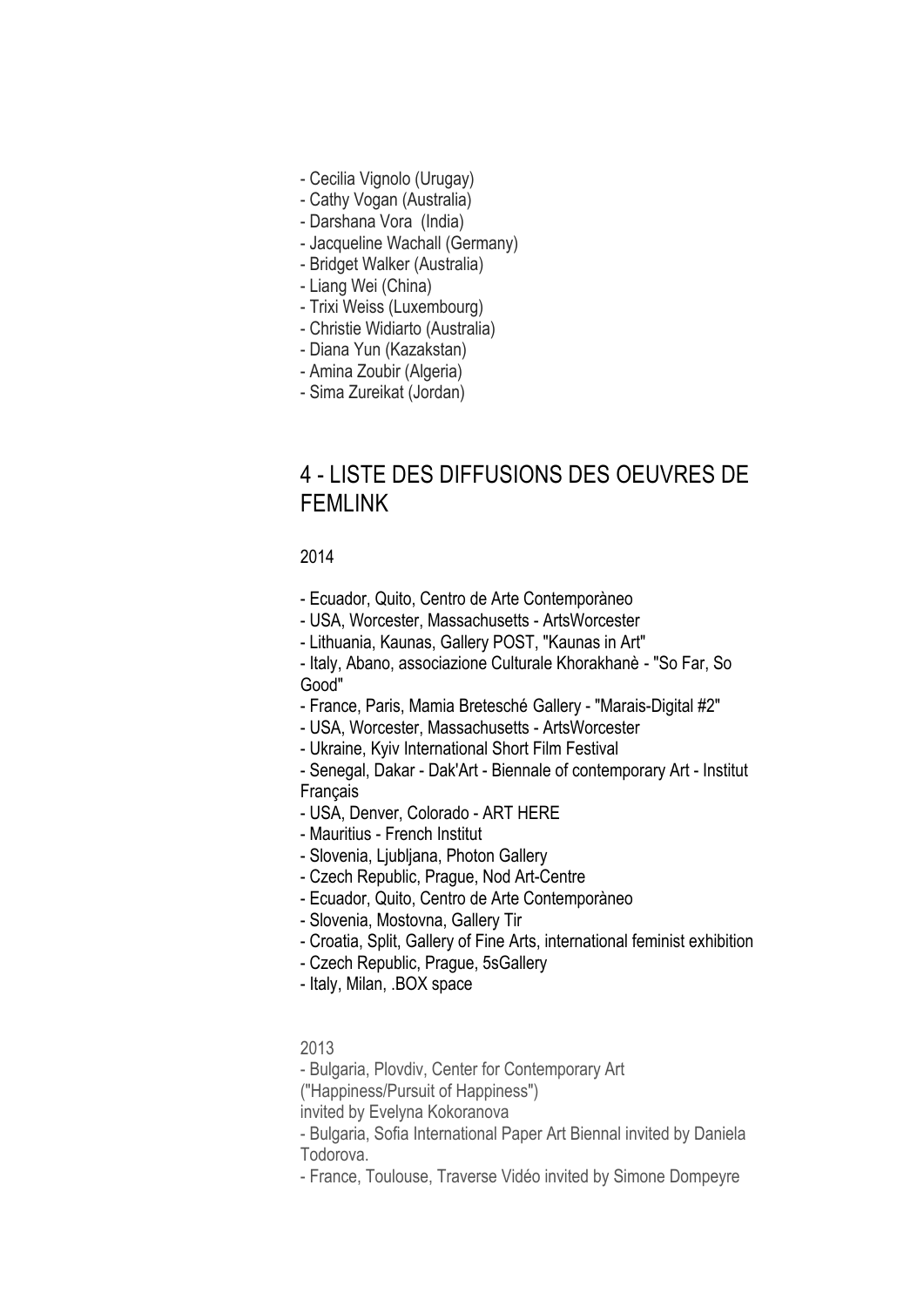- Argentina, Museo de la Mujer, Exhibition "Emotions"
- Finland, Espoo, "Bike tour to New Media Art"
- Romania, Bucarest, "Galleries' Night"
- Latvia, Riga, Center For Contemporary Art
- USA Essex Art Center, Lawrence, MA (4 months Cycle)
- *-* Ireland, Dublin, Centre for Creative Practices
- Poland, Warsaw, Centre for Contemporary Art Ujazdowski Castle -

KINO-LAB (4 months Cycle)

- Cuba, Camaguey City, FICC

2012

- Serbia, Novi Sad, Studio M, VIDEOMEDEJA
- Lebanon, Istikshaf, Montaigne Theatre
- USA, Essex Art Center, Lauwrence
- Argentina, Corrientes, Buenos Aires Fiva
- Mexico, Veracruz, Art-Centre of Veracruz
- Mexico, Mexico City, Casa Talavera
- USA, Newark NJ Gallery Aferro
- Italy, Roma Casa Internationale Delle Donne
- Greece, Athens Booze Cooperativa,
- Mexico, National Art-Centre of Mexico,
- India, Sattal Estate, Bhimtal "Carnival of E. Creativity"
- Slovenia, Ljubljana, Photon Gallery,

#### 2011

- Slovenia Maribor Cinema Kino Udarnik
- Mexico, the Cultural Center of Spain in México, In the III International Seminar of art, gender and public space
- China Ningbo, DRHA-2011 Conference,
- Lithuania, Kaunas, Gallery "Meno parkas"
- USA , Laconia New Hampshire, at the Historic Belknap Mill.
- China, Hongkong, InDpanda International Shortfilm Festival
- Argentina, St Raphael, Mendoza A+A Contemporary Art Gallery

- Lithuania, Kaunas, Art Festival "Kaunas in Art" - Daugirdas amphitheatre

- France, Biennale Contemporary Art Nîmes, Galerie 4 Barbiers
- The Netherlands TAC Art Center
- Cyprus Artos Foundation
- USA Rollstone Gallery Fitchburg, MA
- United Arab Emirates, Dubai, Rotunda Gallery, AUD
- United Arab Emirates Dubai : XVA Gallery Bastakiya
- France : ANNECY : Espace 60
- USA New-York, Hilton Hotel, WCA Confab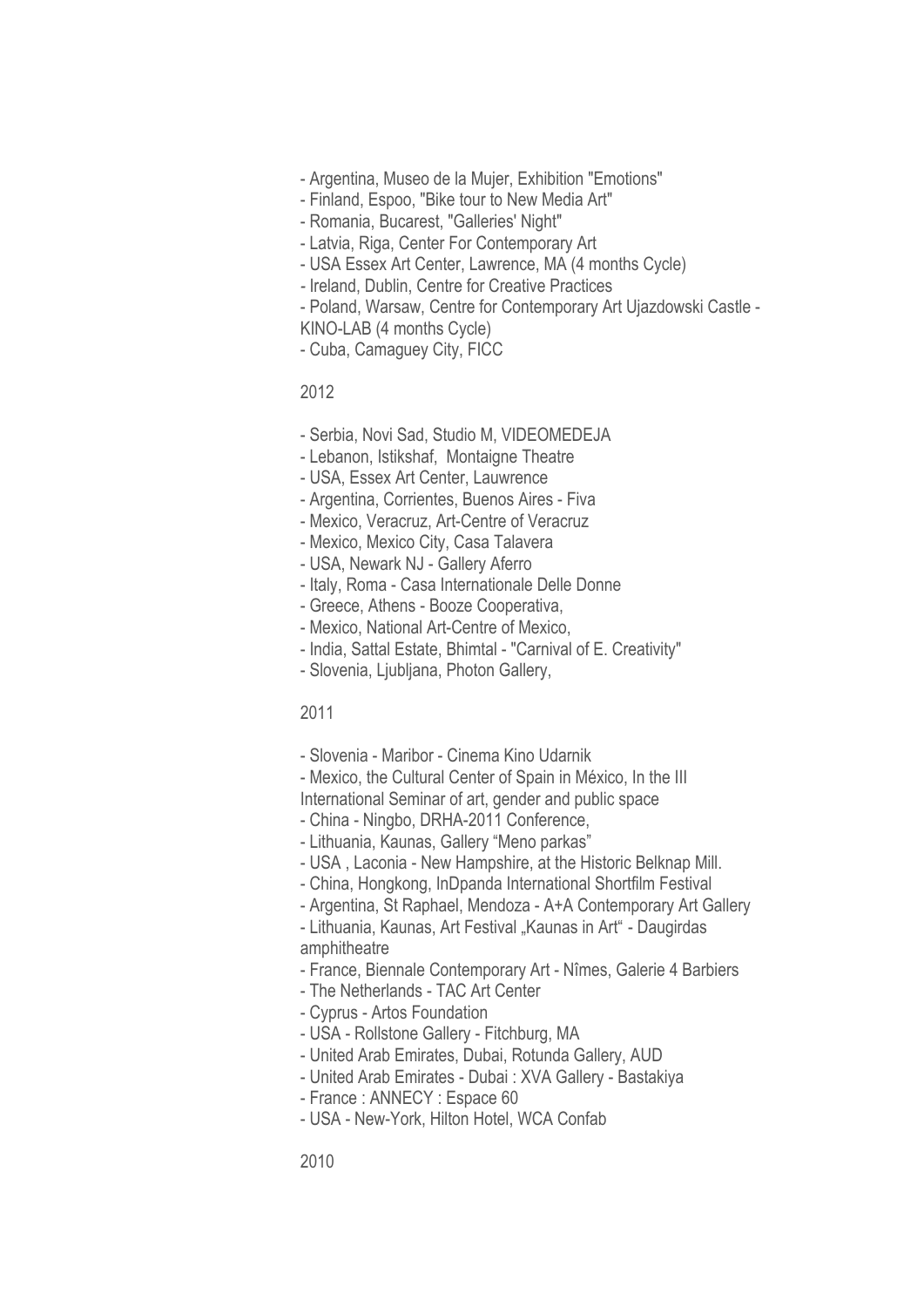- Estonia, Tallinn Museum of Occupations
- Lebanon, Beyrouth Shams The Sunflower Cultural Center
- Switzerland, Zürich Peripher
- Ecuador, Quito Project Room de Arte Actual / FLACSO
- Spain, Barcelona Loop
- Mexico, Merida Froundground Gallery
- USA, Lynn Lynn-Arts Centre in Massachusetts
- Cyprus, Nicosie University of Nicosi
- Cyprus, Limassol TEPAK
- Cyprus, Nicosie ARTos Foundation
- Philippines, Manilla Film Institute

#### 2009

- Australia, Melbourne in Loop
- Canada, Québec,Montréal GIV
- France, Marseille, Les Instants-Vidéo
- Hungary, Budapest, the International FilmFest, at Hungarian Museum of Trade and Tourism
- Mauritius, in collaboration with WIN (Women in Network)
- Palestinian Territories, Ramallah, Video-Festival « /Si:n »,
- Fondation Al Qattan and the Franco-German Cultural Center)
- France, BOURGES, Bandits-Mages
- USA, Boston, Boston's CyberArts Festival at Leslie University
- USA, Concord (New Hampshire) at the Red River Theater
- USA, Franklin Pierce University (New Hampshire)
- USA, Florissant Valley (Missouri)
- USA, Boston, Art Institute of Boston
- 2008
- Romania, Bucharest, « Perspective » Anaid Art Gallery
- France, Marseille, Les Instans Video
- USA, The Michigan Theater
- USA, Toledo (Ohio), The University of Toledo
- Norway, Oslo Screen Festival, at Sound of Mu
- USA, CMCA Center for Maine Contemporary Art in Rockport, Maine
- Venezuela, Maracaibo, Art Center Lia Bermudez
- USA, Fitchburg (MA), the Fitchburg Art Museum in the CMWCA show
- Bulgaria, Varna, Videoholica Biennal August in Art
- -Hungary, Budapest, the International FilmFest, at Hungarian Multicultural Center
- France, Biennale of Contemporary Art, Nîmes
- Argentina, Mar del Plata, Auditorio
- Spain, Barcelona, Loop Festival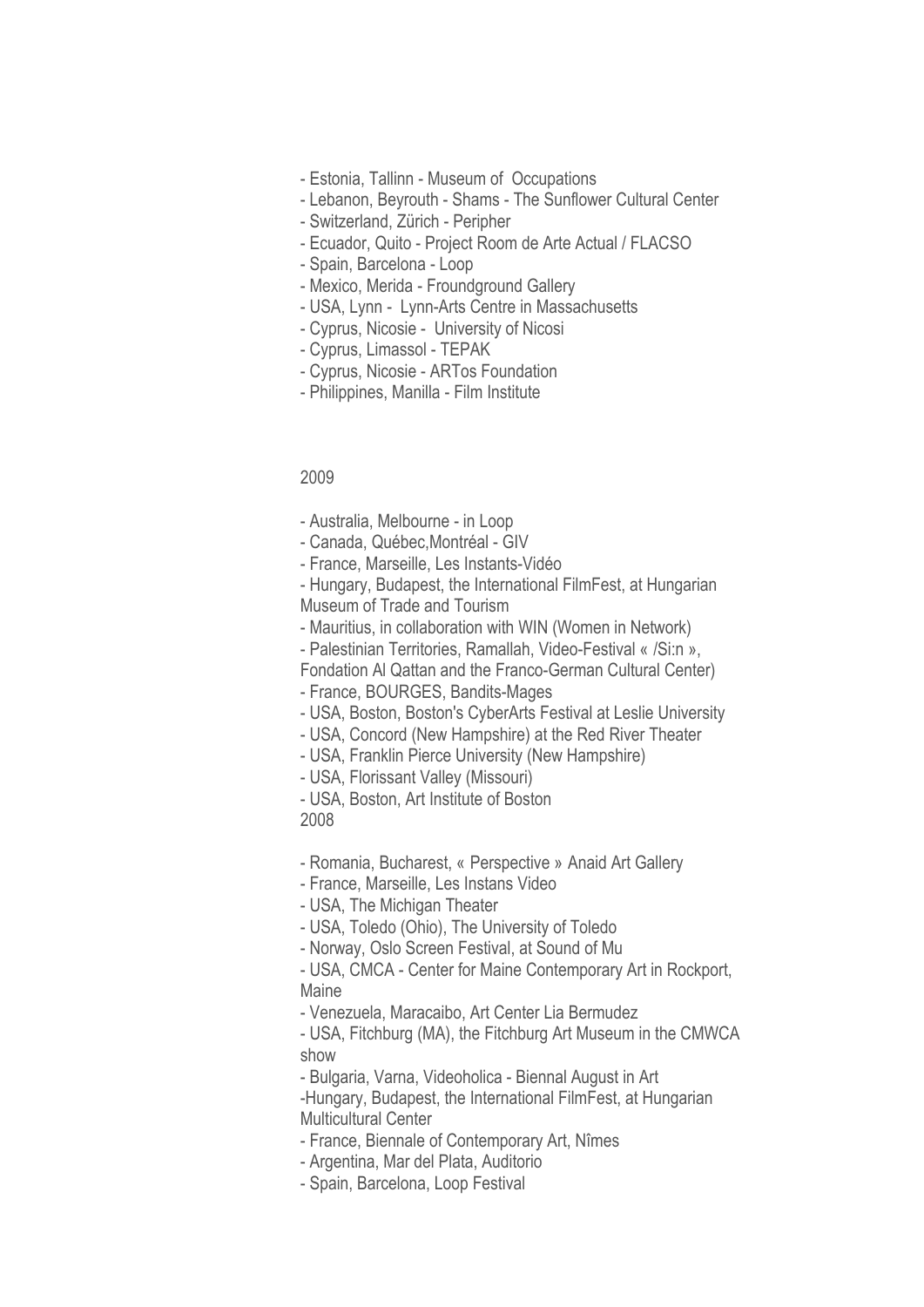- Puerto Ricco, AREA-Lugar de Proyectos Caguas

-Palestinian Territories, Ramallah, Fondation Al Qattan and the Franco-German Cultural Center

- USA - Franklin Pierce University (New Hampshire)

-Germany, Berlin, Directors Lounge, the 58th Berlin International Festival

#### 2007

- Ireland, Dublin, The Shed

- France, Marseille, « les Instants Vidéo », Polygone Etoilé

- Indonesia, Jakarta, French Cultural Center

- Venezuela, Caracas , Taller Multimedia 2007 and "Les Instants Vidéo"

- Lebanon, Beyrouth, « les Instants Vidéo » with Shams

- France, Issy les Moulineaux, Cultural Center "Le Cube"

- France, Paris, Mairie du IXéme

- 6DOF, Puebla, Mexique, Cultural Center « La Cloaca »,

- Croatia, Pula, Pula Film Festival

- Greece, Athens Video Art Festival

- USA, Cambridge, MA, CyberArts Night Vision Festival 2007

- France, Cachan, Espace Dialogos, Orangerie

- Argentina, Buenos Aires Centro Cultural San Martin, « Cultura y Media »

- USA, New-York : Women's Caucus for Art International Video Screening,

- Macedonia, Skopje, in the multimedia center "Mala Stanica", with collaboration of Lokomotiva, Centre for New Initiatives in Arts and **Culture** 

- Germany, Berlin, "Directors Lounge", Contemporary Media and Art

- Nederlands, Eindhoven, Temporary Art Center

- Spain, Barcelona, FESTIVAL LOOP

- USA, Fitchburg State College

#### 2006

- France, Paris : during "Nuit Blanche", La Bellevilloise

- Scotia, Edinburgh : European Biennial of Contemporary Art

- France, Paris : Internat. Exhibition of Contemp. Art "Jeune Création"

- Lithuania, Kaunas, European Biennial of Contemporary Art

- Poland, Varsovie, European Biennial of Contemporary Art

- France, Mende : Biennale Européenne d'Art Contemporain

- Uruguay, Montevideo : Foundation of Contemporary Art (FAC)

- Indonesia, Jakarta : Teater Utan Kayu (TUK)

- France, Nîmes : Biennale Européenne d'Art Contemporain

- Indonedia, Bandung : Cinematic Lab - Video Lab

- Indonedia, Bandung : Potluck, Bedah Video dan Kopi Sore